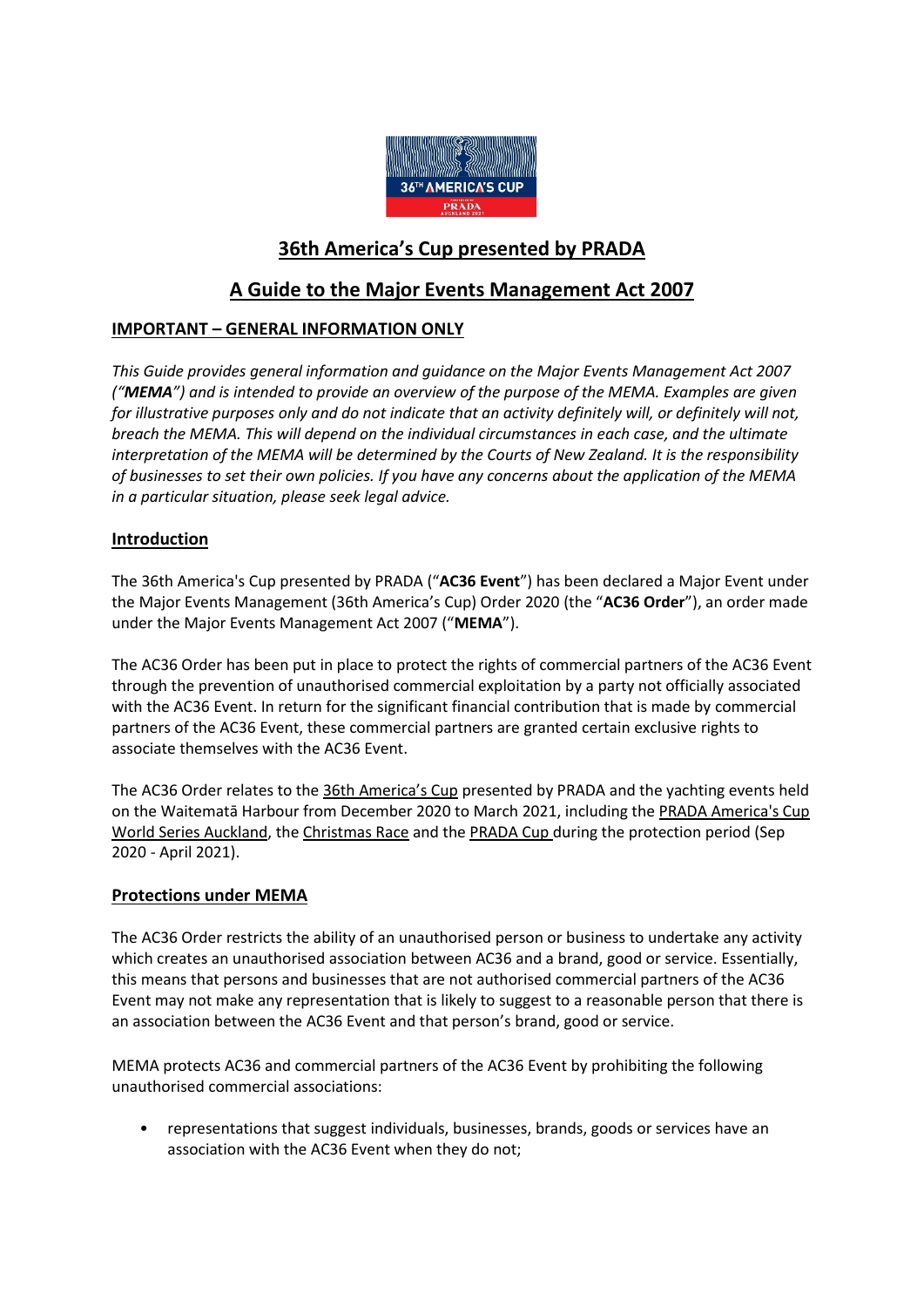- advertising and promotional activity that intrudes on the AC36 Event activities and/or the attention of the associated audience; and
- activities that might compromise the smooth running of the AC36 Event.

Businesses that are around the AC36 Event Village ("**ACV**") that display promotional signage that conflicts with commercial partners of the AC36 Event – or other signage that implies an association with the AC36 Event – may be regarded by America's Cup Event Limited as an unauthorised commercial association and may be subject to sanctions outlined in MEMA. This does not restrict businesses outside the ACV from "business as usual" promotional activity but does limit promotional activity that is designed to be associated with the timing of the AC36 Event.

Charter boats (and other boats) that are in and around the race course, and display promotional signage whether such signage conflicts with the commercial partners of the AC36 Event or not – or other signage that implies an association with the AC36 Event – will be regarded by America's Cup Event Limited as unauthorised commercial association and will be subject to sanctions outlined in MEMA and be asked to leave the race course area.

# **Protected Emblems**

Under MEMA, specific words and emblems associated with the AC36 Event have been declared as major event emblems or major event words and are therefore protected. As a result, no unauthorised use of these words or emblems can be made unless such use falls within an exemption set out under MEMA.

Protected AC36 Event emblems include:

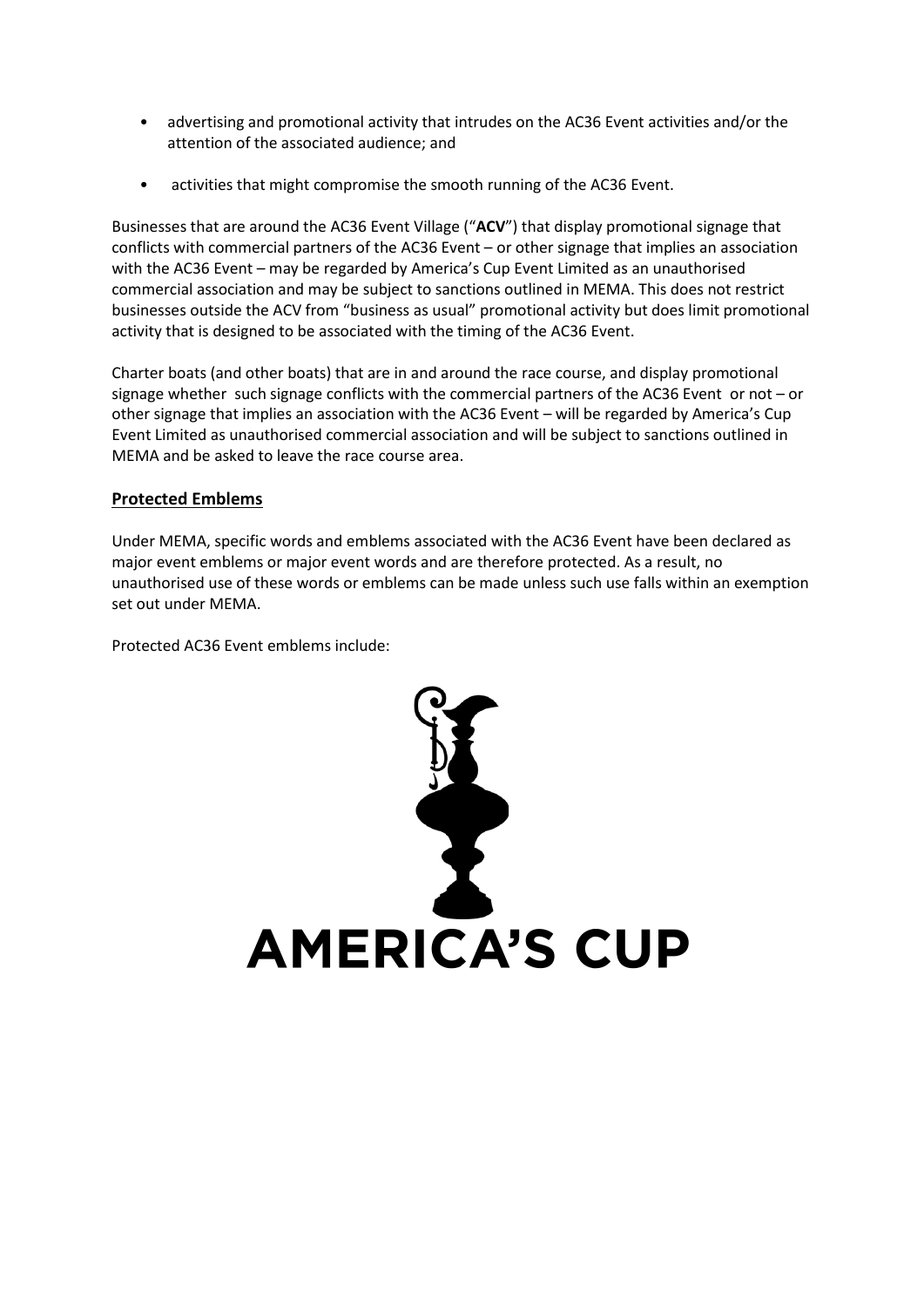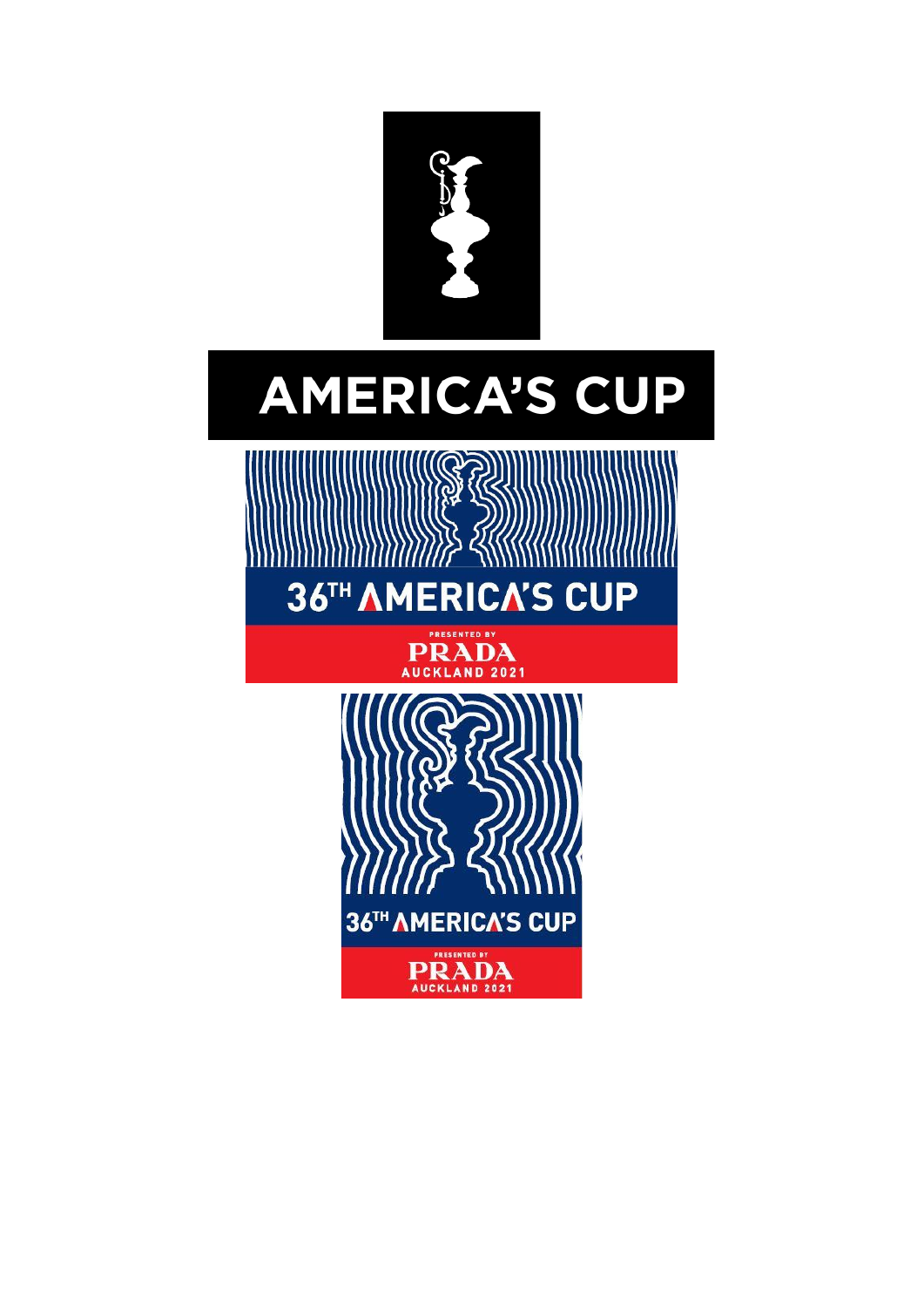

# **36TH AMERICA'S CUP**

**PRESENTED BY** PRADA **AUCKLAND 2021** 

Protected AC36 Event words and phrases include:

- America's Cup
- 36th America's Cup
- AC 36
- America's Cup Match
- America's Cup presented by Prada
- America's Cup Auckland 2021
- America's Cup World Series Auckland 2020
- America's Cup Christmas Race
- Prada Christmas Race
- Prada Cup
- America's Cup world Series
- AC World Series
- Auld Mug
- There is no second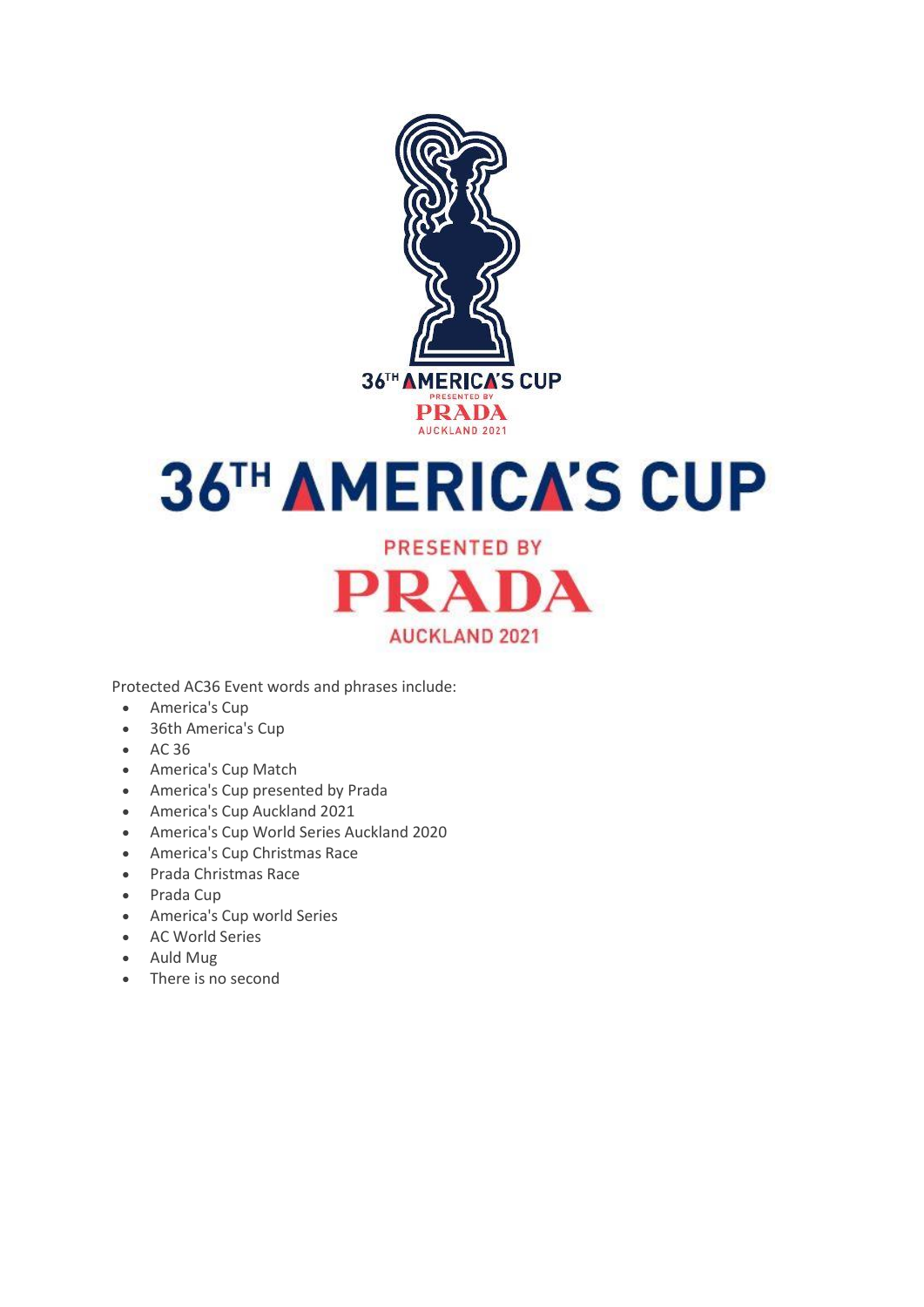#### **Frequently Asked Questions:**

#### **What is the purpose of the MEMA and how does it apply to the 36th America's Cup presented by PRADA?**

The Major Events Management Act ("**MEMA**") is intended to apply to internationally significant major events where protection from ambush marketing is a requirement for the award of hosting rights.

Staging an event like the AC36 Event requires significant financial backing by event organisers and sponsors. The MEMA provides protection to these commercial partners of major events from ambush marketing and ensures they are able to benefit from their investment.

#### **What is restricted under the MEMA Order for the 36th America's Cup (the "AC36 Order")?**

The MEMA protects against businesses and organisations who are not commercial partners creating an unauthorised association with the AC36 Event. One way it does this is by restricting the use of words and phrases by businesses and organisations who are not commercial partners of the AC36 Events.

Notably, this list of restricted words and emblems includes the words, "America's Cup," "36<sup>th</sup> America's Cup," "PRADA Cup," "America's Cup World Series," "AC36" and a range of other designations related to the events and broadcast.

The MEMA also restricts the use of certain emblems, including the America's Cup trophy, its silhouette and the event logo. This means these symbols cannot be used in advertising, promotions, window dressing or other applications.

The full list of words and emblems can be found [here.](http://www.legislation.govt.nz/regulation/public/2020/0189/6.0/whole.html) Be sure to read this to avoid inadvertently breaching the MEMA.

#### **So, what** *can* **I say in advertising and promotions?**

Advertisements using general terms, images and symbols which are **not** declared 'major event emblems' or 'major event words', and which do **not** suggest an association with the 36<sup>th</sup> America's Cup are not in breach of the MEMA.

Words and phrases such as, 'the racing,' or 'yachting,' for example, are not protected and therefore are acceptable for use in advertisements and promotional materials.

For example, the following ad copy would be MEMA compliant:

*"Come to the Auckland Waterfront Festival to watch all of the sailing action as the world's most cutting-edge yachts compete on Auckland's stunning Waitemata Harbour!"* 

#### **Can I broadcast at my event, bar or restaurant?**

Yes, the broadcast for the AC36 Event is free-to-air on TVNZ, which means any bar, restaurant or event can screen the racing without being in breach of the MEMA.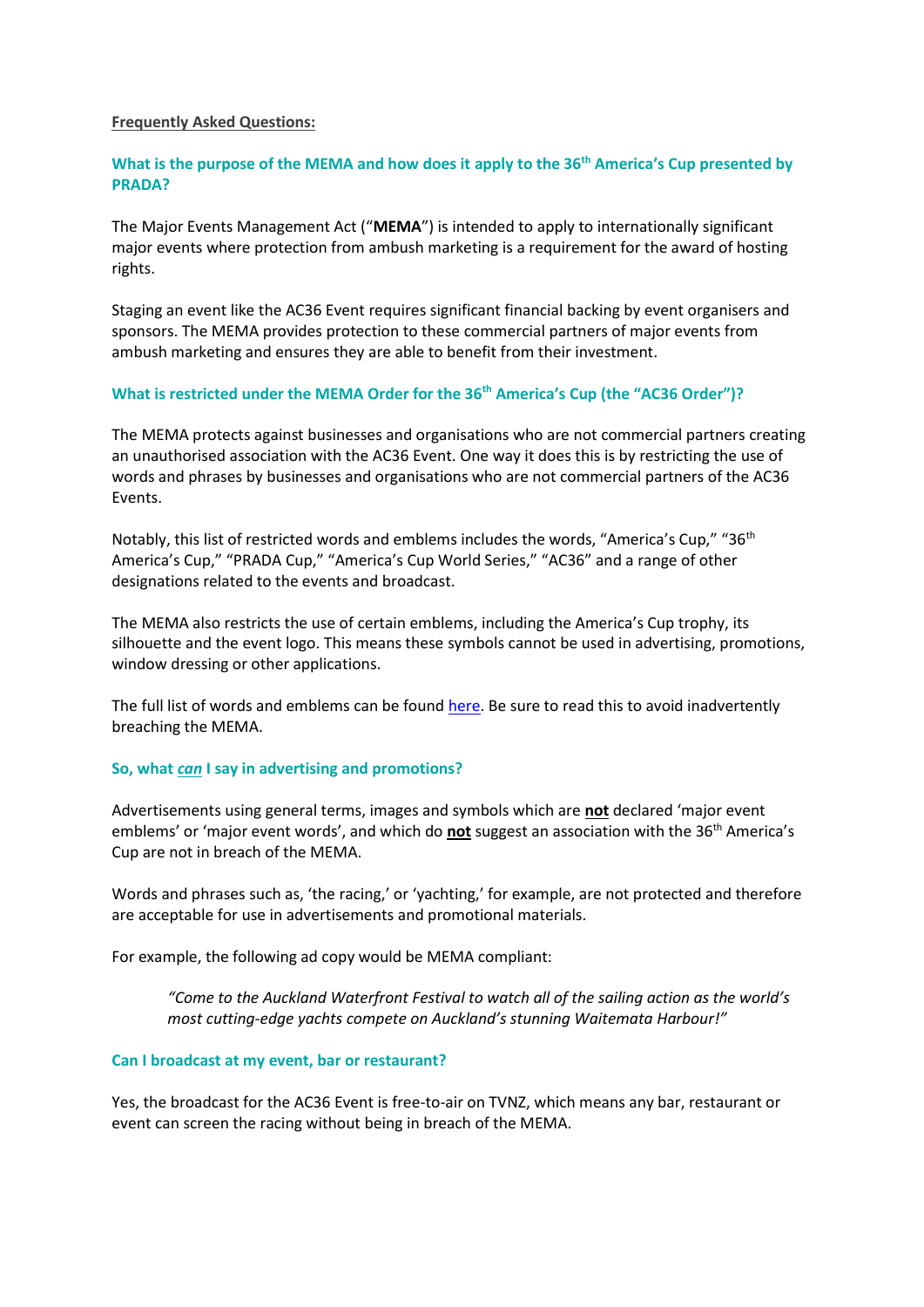Bars and restaurants may fall foul of the MEMA, however, if advertisements or promotional materials suggest they are associated with the AC36 Event when they are not, or if any of the restricted words or emblems are used. This applies even when words like 'unofficial' are used in the manner of a disclaimer.

#### **Are there any licenses required for screening the broadcast in my venue or at my event?**

There is no special licensed required to show the broadcast at an event or venue. Again, the only MEMA compliance issue would be in how that event is promoted.

For example, if promotional materials included any of the [restricted words or emblems](http://www.legislation.govt.nz/regulation/public/2020/0189/6.0/whole.html) this would be in breach of the MEMA. Phrases which suggest an authorisation – such as 'official,' or 'presented by' may also pose an issue.

#### **What about ticketed events?**

For ticketed events or events where there is a door charge, there is still no special license required.

Again, however, venues or organisers would need to be mindful of how they promote that event and ensuring advertising materials in no way create an unauthorised association with the AC36 Event.

#### **What are the guidelines for editorial use?**

The MEMA does not limit or prevent legitimate editorial use of protected emblems and words. This means, for example, that newspapers or radio bulletins may use images and protected words for the purposes of reporting the news.

However, the MEMA does prohibit 'advertorials' - where advertisements are presented in the manner of editorials but suggest a commercial relationship between the 36<sup>th</sup> America's Cup and a business or individual that is not authorised to use a protected emblem or word.

Advertorials are treated in the same manner as general advertising.

#### **Are there any exemptions for businesses?**

There may be special instances where certain restrictions within the MEMA do not apply. This would require the written authorisation of the major event organiser, America's Cup Event Limited. To find out more, contact [info@americascup.com.](mailto:info@americascup.com)

#### **How can I dress my business and activate my premises in line with the MEMA?**

Activating your premises during the AC36 Event is a great way to gain new customers by signalling that you're a part of the action during the events. It's important for businesses to be mindful, however, that all the restrictions around major event words and emblems apply when it comes to business dressing, window dressing, signage, and other branding items.